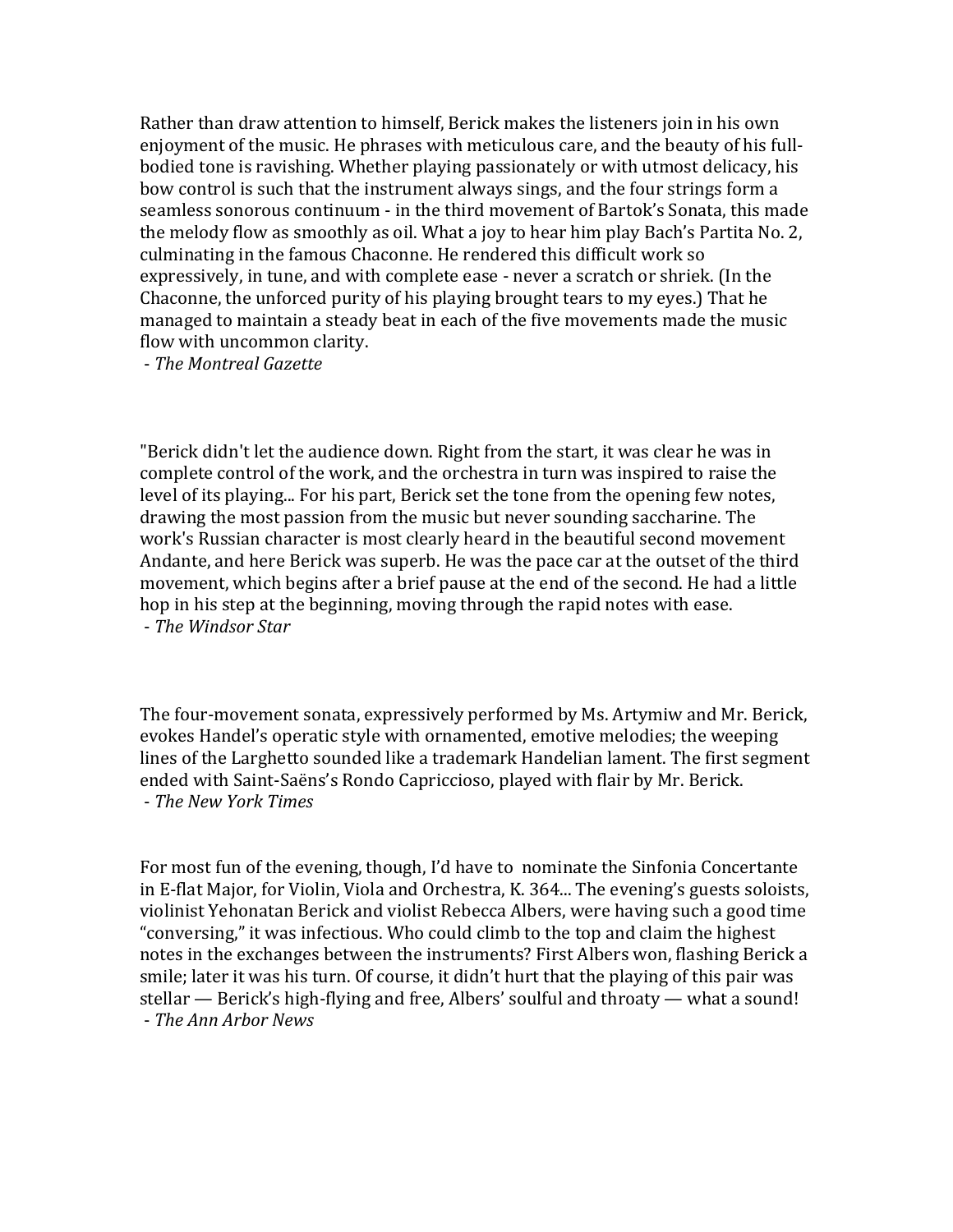Paganini, a champion virtuoso, composed 24 of these exercises, not just one, in the early years of the 19th century as a daunting challenge to other violinists, contemporary and in the future. "I double dare you to try them," he seemed to say. Berick took the challenge and, from what one heard, certainly mastered the approximately 80 minutes of music. From memory, he aggressively and convincingly negotiated his way through chords, trills, string crossings, ricochets, arpeggios, staccatos, pizzicatos, scales, octaves and what have you. Since these Caprices were not intended to show off the violin's beauty of tone but a violinist's ability to execute technical acrobatics, Berick caused this listener to marvel rather than revel. But marvel I most assuredly did at his stunning accomplishment. - *Herald Telephone*

One should mention the eminently powerful contribution of Israeli violinist Yehonatan Berick. At the end of the day, the best moment of the concert was the Ravel sonata for violin and cello. Here is an astonishing work, quite revolutionary even for the era, that Mr. Lysy and violinist Berick had obviously prepared with great care of the synchronization of the movements, and most importantly, the sound. Indeed, with one as with the other, there was the same quality of vibrato, as sober in the violinist's playing as in that of the cellist, and consequently, the same quality of sound, that, in some registers, merged the two instruments into one. - *La Presse*

As soon as the theme of the first movement sounded, it was clear to the audience that something exceptional was taking place. It was not Berick's technical security that so amazed; Although this is already a respectable trait in itself, it merely demonstrates manual skill. No, it was the exceptionally fine violin tone, and the rounded, ever-heartfelt design, of which the listener could conclude: only so, and not otherwise, should this concerto sound. Berick's violin sings with a sweet, warm tone, soft and intensive even in the highest range, but has enough brillinace as well. making runs clear and audible. Throughout the three movements, all listened spellbound to the young, celebrated soloist. And the encore - a solo sonata movement by Bach - sounded refined and mature.

- *Westdeutsche Allgemeine Zeitung*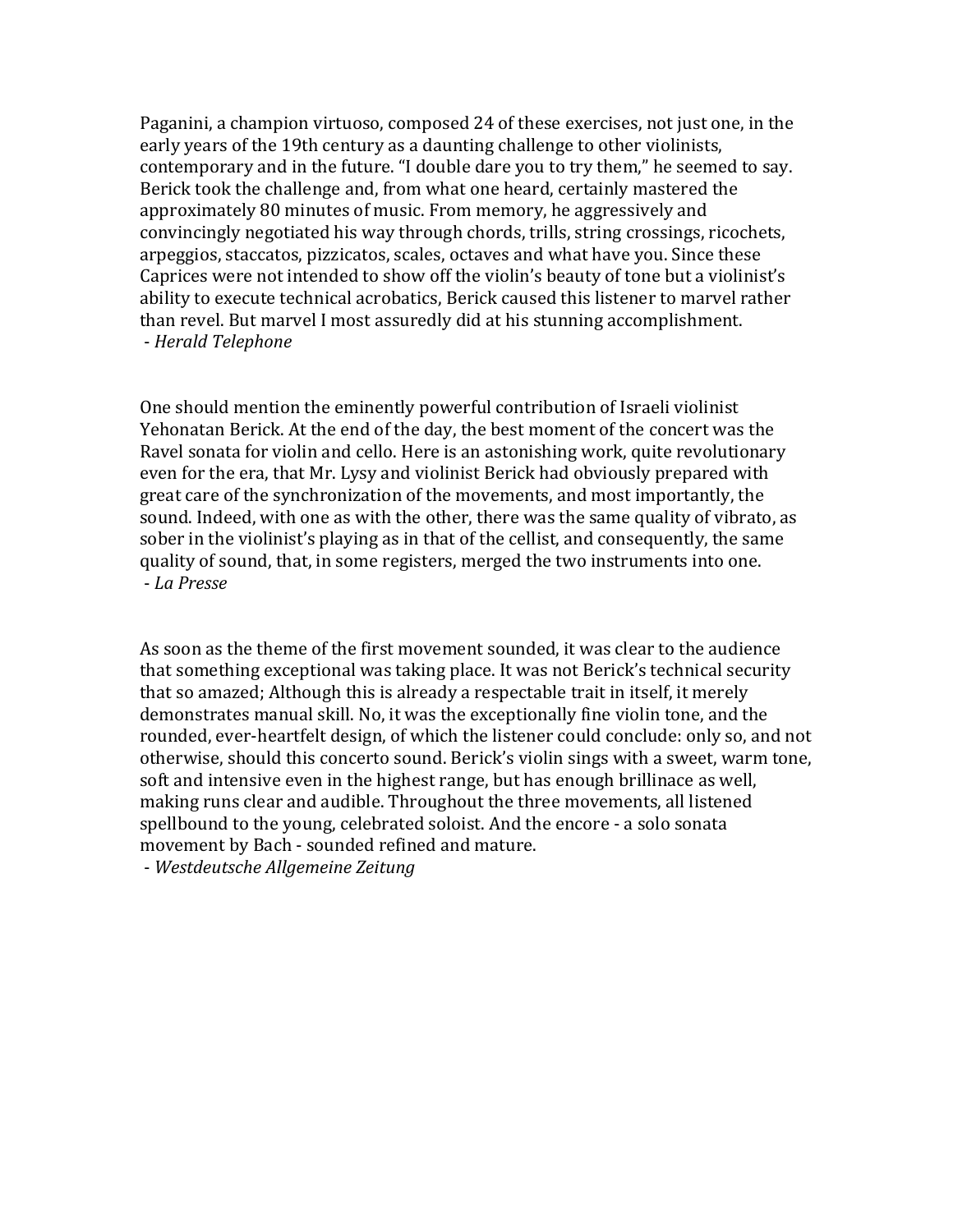Berick returned to Windsor after a five-year absence, and it is hoped that his next visit is sooner. The towering violinist displayed total mastery of the Brahms, a work of immense challenge and requiring a large measure of expression. Technically, Berick had no trouble, especially in the tricky first movement cadenza and the rhythmic, Hungarian dance passages of the third movement. As is often the case, the audience instinctively clapped at the end of the first movement. It's almost a kneeierk response of relief after the music. But Berick's playing was so articulated and impassioned, there was polite applause at the second movement, as well. After the final notes were performed, most of the  $1,200$  in attendance rose to their feet for a sustained standing ovation. Berick's sound is far from overpowering - he aims for the quieter, more subtle approach in his playing. That makes him a marvelous performer of the pianissimi in the first and second movement. There is not the slightest hint of treacle in his playing, although he clearly seems captivated by the work's gorgeous tonality. Berick's notes are rapturous, well-rounded and focused. - *The Windsor Star*

For the most part, the first concert of the season was one of those fortunate ones when mechanics and technique are forgotten and the total musical experience takes over. Berick's warm, passionate and gypsy-like tone quality suited the Brahms, as it moved through sections rhapsodic, wistful and plaintive, searching and unpredictable.

- *El Paso Times*

The Israeli-born violinist is a young man to watch; he plays with poise, intensity and control. Berick created a well-paced allegro, attacking the score with warmth and energy. In the adagio, Berick's gracious tempo emphasized his sweet, round tone and the lyrical side of his artistry. Berick lit into the passionate themes of the dancelike finale with gusto, tossing off technical fireworks with flare. - *Cincinnati Enquirer*

(The Shculhoff Solo Sonata,) composed in four movements, which, under the fingers of an ordinary violinist would become a simple exercise in virtuosity, was turned by Mr. Berick into a major work. What perfect control of the instrument, what clean and powerful sonority, even at the most perilous heights, and what musicality. - *La Presse*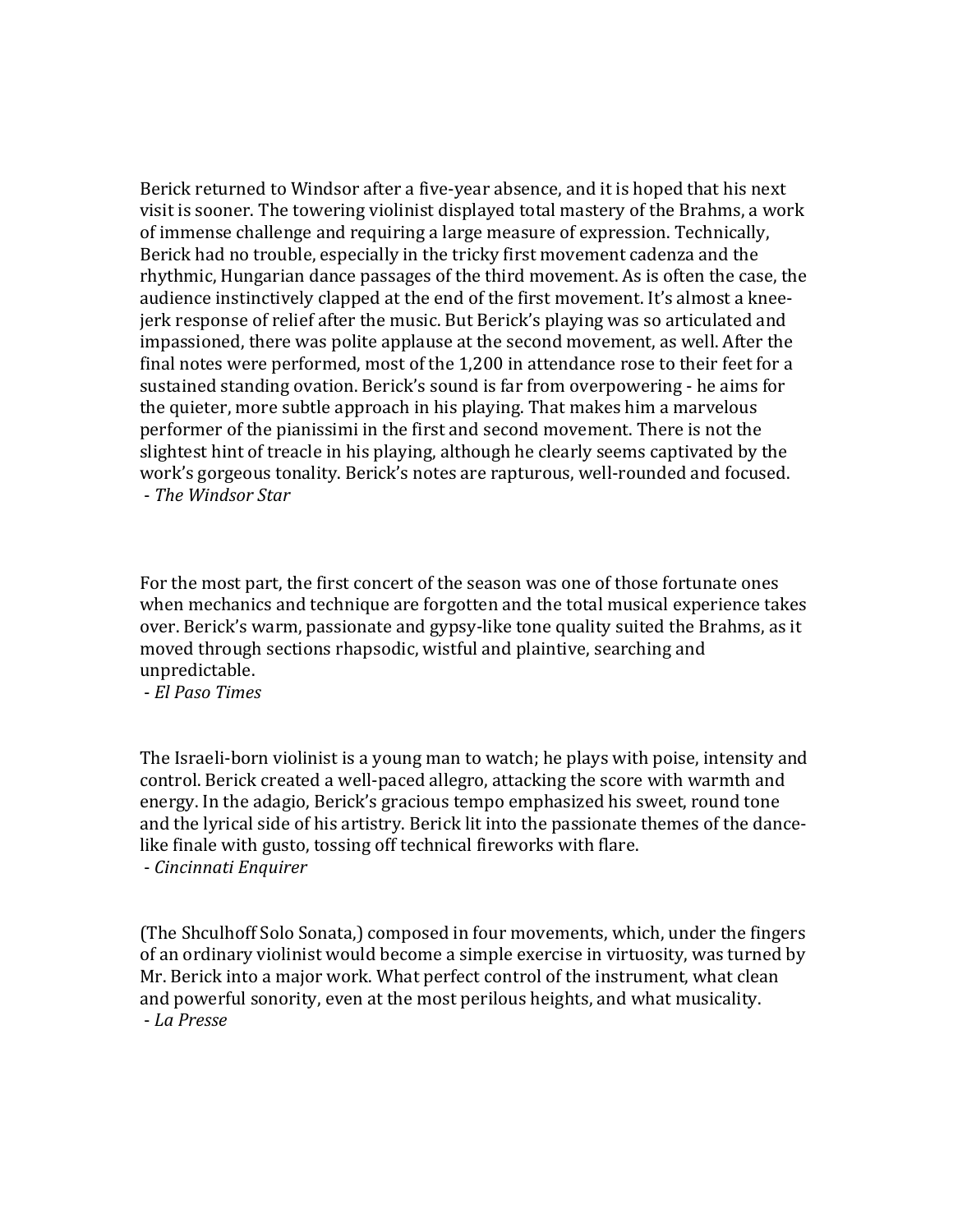Truly exciting was Saint Saëns Sonata No. 1 in D Minor, Opus 75, for violin and piano. Violinist Yehonatan Berick and (pianist Max) Levinson played the rapid-fire finale with panache, but what was truly moving was the lyricism and the emotion with which they imbued the remainder of this romantic virtuoso sonata. Berick, an excellent violinist, plied the lines with a silky expressive sound that felt like it came from the heart. This was a performance of passions, power and beauty. - *Rutland Daily Herald*

Berick boasted a silken tone in the Rondo, and considerable flair in the Ravel. His warm vibrato was shown off to high effect on the G-string during Ravel's opening solo.

- *Cincinnati Post*

The Kreutzer Sonata is considered one of the highlights of Beethoven's heroic expression. Here it was a played verbatim by the violinist Yehonatan Berick and pianist Ohad Ben-Ari, and there were many wonderful moments in this performance. Throughout it their polished technique sparkled and gave pleasure in itself: the precision of phrases, clear ascents of Berick to impossibly high notes, the piano sounding like waterfalls under Ben Ari's hands, clearer than ever - all of these accumulated into an impressive performance.

- *Ha'aretz*

Berick is an imposing figure on stage, tall and robust, but his playing can be delicate when called for. His passage work in the massive 25-minute opening movement of the Beethoven (concerto) was graceful, articulating the multiple trills and making the difficult cadenzas seem easy. He is not a showman, preferring to let the music flow through him and into the violin. This was most in evidence in the rapturous second movement, surely one of the most affecting in classical music. The third movement displayed just how impressive an instrument the orchestra can be in full flight. Easily keeping pace with Berick, the orchestra delivered every nuance in the finale, and both soloist and orchestra got a well-deserved three curtain calls. - *The Windsor Star*

Yehonatan Berick gave this late example of Mozart work, written in the last year of his life, a glistening, most highly charged performance. With his gleaming tone and able technique, Berick, an Israeli-born violinist, led the group through the work's varied moods with brio and poise.

- *Seattle Post Intelligencer*